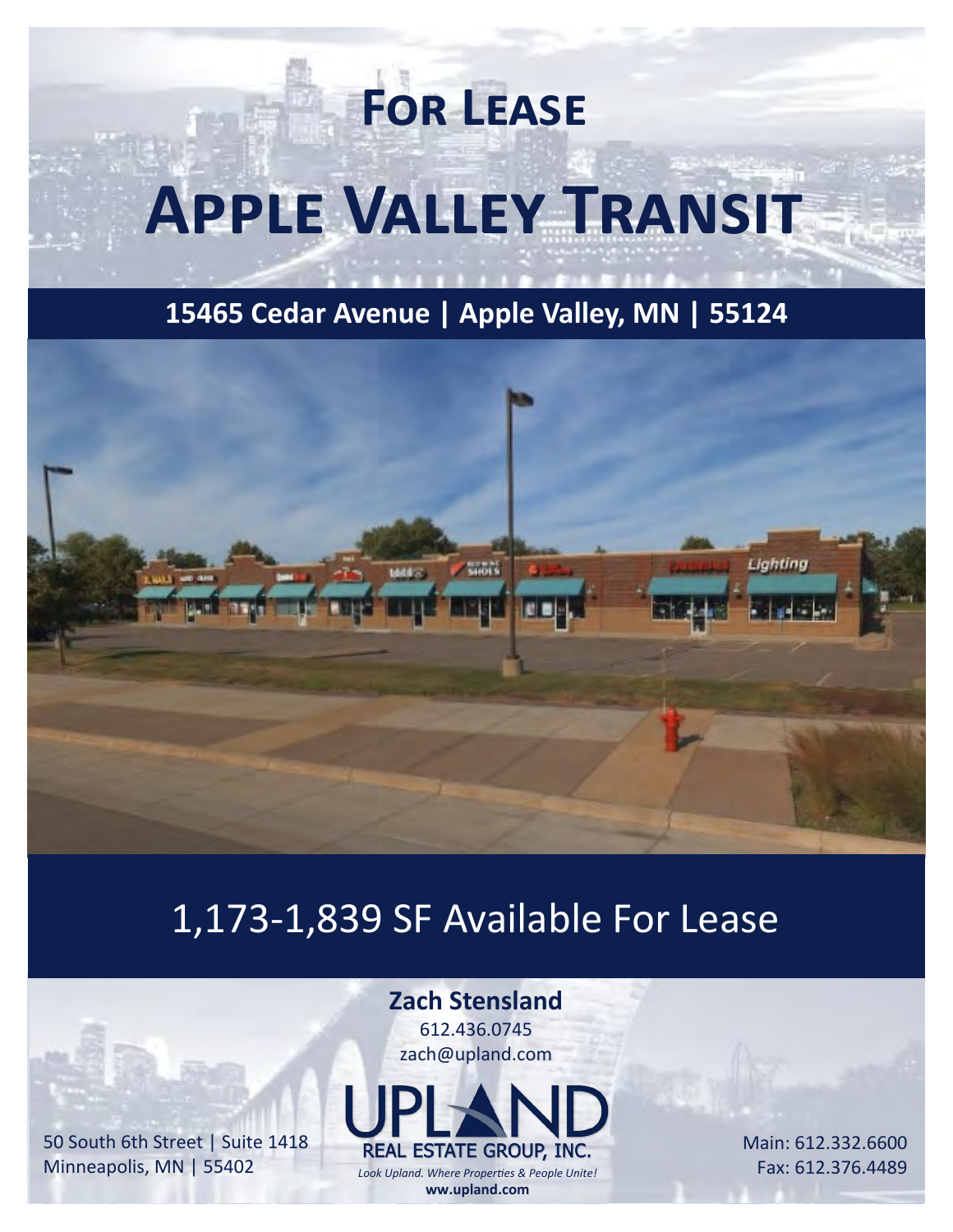

#### Property Overview

#### **Property Information**

| <b>ADDRESS</b>         | 15465 Cedar Avenue |
|------------------------|--------------------|
| <b>CITY, STATE</b>     | Apple Valley, MN   |
| <b>BUILDING SIZE</b>   | 16,470 SF          |
| <b>LOT SIZE</b>        | 0.76 Acres         |
| <b>SPACE 1</b>         | 1,839 SF           |
| <b>SPACE 2</b>         | 1,173 SF           |
| <b>ASKING RENT</b>     | Market             |
| <b>CAM &amp; TAXES</b> | \$7.00 PSF         |
| <b>PARKING/ RATIO</b>  | 110/15.17          |
| <b>SIGNAGE</b>         | Pylon              |
| <b>ZONING</b>          | Retail             |
| <b>COUNTY/ MARKET</b>  | Dakota/Southeast   |



| <b>DEMOGRAPHICS</b>       |          |           | <b>TENANTS</b> |                        |
|---------------------------|----------|-----------|----------------|------------------------|
|                           | 1-MILE   | 3-MILE    | 5-MILE         | Papa John's            |
| <b>POPULATION</b>         | 13,933   | 86,238    | 183,783        | <b>Game Stop</b>       |
| <b>DAYTIME POPULATION</b> | 11,207   | 21,032    | 71,740         | Umami Bowl             |
| <b>MEDIAN HH INCOME</b>   | \$69,218 | \$85,903  | \$82,672       | <b>Metro PCS</b>       |
| <b>AVERAGE HH INCOME</b>  | \$80,187 | \$106,227 | \$103,881      | Hi Nails               |
| <b>MEDIAN AGE</b>         | 35.2     | 37.2      | 37.1           | The Fan Man & Lighting |



| <b>TRAFFIC COUNTS</b> |            |  |  |
|-----------------------|------------|--|--|
| 155TH ST W            | 2,200 vpd  |  |  |
| <b>CEDAR AVENUE</b>   | 36,000 vpd |  |  |
| <b>CR-42</b>          | 35,500 vpd |  |  |

THIS INFORMATION HAS BEEN SECURED FROM SOURCES WE BELIEVE TO BE RELIABLE, BUT WE MAKE NO REPRESENTATIONS OR WARRANTIES, EXPRESSED OR IMPLIED, AS TO THE ACCURACY OF THE INFORMATION. REFERENCES TO SQUARE FOOTAGE OR AGE ARE APPROXIMATE. UPLAND HAS NOT REVIEWED OR VERIFIED THIS INFORMATION. BUYER MUST VERIFY THE INFORMATION AND BEARS ALL RISK FOR ANY INACCURACIES.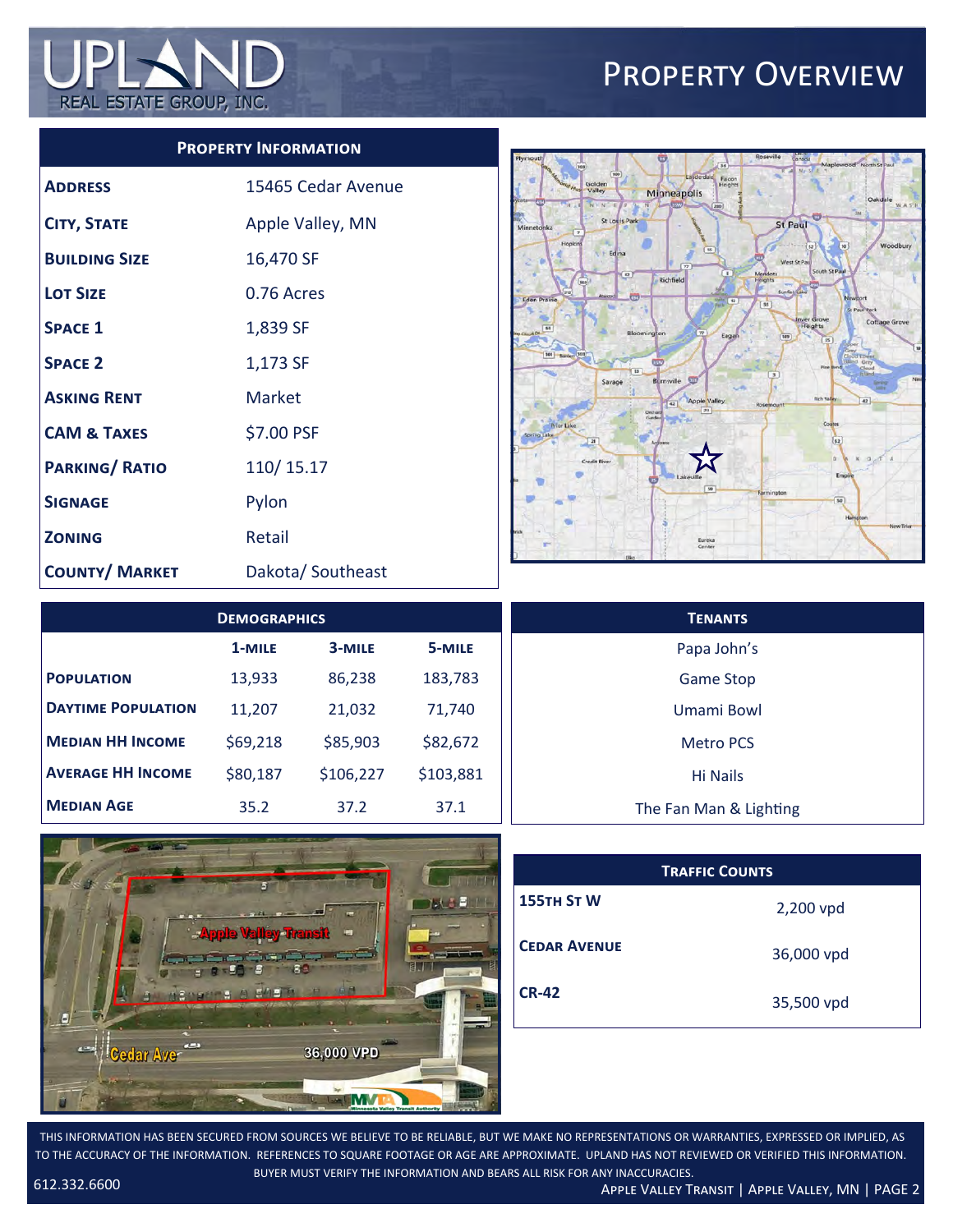

### **AERIAL**



THIS INFORMATION HAS BEEN SECURED FROM SOURCES WE BELIEVE TO BE RELIABLE, BUT WE MAKE NO REPRESENTATIONS OR WARRANTIES, EXPRESSED OR IMPLIED, AS TO THE ACCURACY OF THE INFORMATION. REFERENCES TO SQUARE FOOTAGE OR AGE ARE APPROXIMATE. UPLAND HAS NOT REVIEWED OR VERIFIED THIS INFORMATION. BUYER MUST VERIFY THE INFORMATION AND BEARS ALL RISK FOR ANY INACCURACIES.